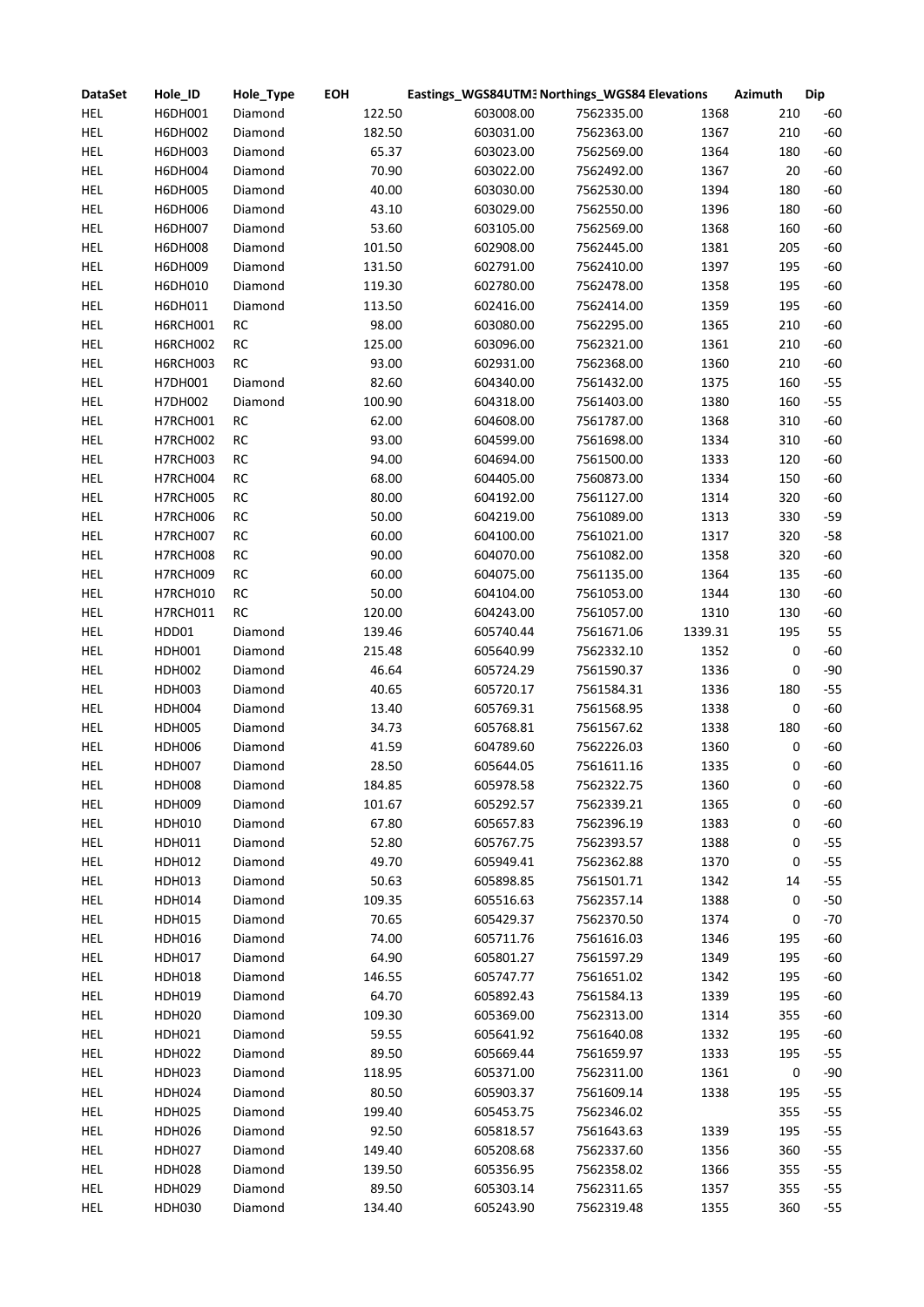| <b>DataSet</b> | Hole_ID       | Hole_Type | <b>EOH</b> | Eastings_WGS84UTM3 Northings_WGS84 Elevations |            |         | <b>Azimuth</b> | <b>Dip</b> |
|----------------|---------------|-----------|------------|-----------------------------------------------|------------|---------|----------------|------------|
| <b>HEL</b>     | HDH031        | Diamond   | 35.10      | 605517.47                                     | 7562383.80 | 1391    | 355            | $-55$      |
| <b>HEL</b>     | <b>HDH032</b> | Diamond   | 166.25     | 605556.44                                     | 7562457.44 | 1409    | 180            | $-60$      |
| HEL            | <b>HDH033</b> | Diamond   | 131.55     | 605370.06                                     | 7562410.56 | 1368    | 15             | $-55$      |
| HEL            | <b>HDH034</b> | Diamond   | 110.50     | 605867.16                                     | 7562372.09 | 1352    | 25             | $-55$      |
| HEL            | <b>HDH035</b> | Diamond   | 100.20     | 605687.33                                     | 7562449.76 | 1404    | 180            | $-50$      |
| <b>HEL</b>     | <b>HDH036</b> | Diamond   | 116.55     | 605818.00                                     | 7562352.00 | 1341    | 25             | $-55$      |
| <b>HEL</b>     | <b>HDH037</b> | Diamond   | 22.25      | 605801.48                                     | 7562419.90 | 1390    | 215            | $-50$      |
| <b>HEL</b>     | <b>HDH038</b> | Diamond   | 251.05     | 605573.00                                     | 7562409.00 | 1398    | 0              | $-60$      |
| <b>HEL</b>     | <b>HDH039</b> | Diamond   | 49.50      | 605572.00                                     | 7562407.00 | 1397    | 180            | $-70$      |
| <b>HEL</b>     | <b>HDH040</b> | Diamond   | 28.00      | 606111.00                                     | 7562345.00 | 1400    | 180            | $-60$      |
| <b>HEL</b>     | HDH041        | Diamond   | 84.60      | 606114.00                                     | 7562367.00 | 1406    | 215            | $-55$      |
| <b>HEL</b>     | HDH042        | Diamond   | 105.85     | 606014.00                                     | 7562403.00 | 1398    | 220            | $-60$      |
| <b>HEL</b>     | <b>HDH043</b> | Diamond   | 106.25     | 605973.00                                     | 7562409.00 | 1391    | 205            | $-60$      |
| <b>HEL</b>     | <b>HDH044</b> | Diamond   | 67.50      | 605934.00                                     | 7562405.00 | 1373    | 205            | $-60$      |
| HEL            | <b>HDH045</b> | Diamond   | 76.80      | 604700.00                                     | 7562191.00 | 1358    | 355            | $-55$      |
| <b>HEL</b>     | <b>HDH046</b> | Diamond   | 34.90      | 604821.00                                     | 7562257.00 | 1363    | 340            | $-55$      |
| <b>HEL</b>     | <b>HDH047</b> | Diamond   | 31.80      | 604877.00                                     | 7562313.00 | 1386    | 340            | $-55$      |
| <b>HEL</b>     | <b>HDH048</b> | Diamond   | 76.50      | 604627.00                                     | 7562189.00 | 1367    | 340            | $-55$      |
| HEL            | <b>HDH049</b> | Diamond   | 67.65      | 604734.00                                     | 7562208.00 | 1353    | 330            | $-55$      |
| HEL            | <b>HDH050</b> | Diamond   | 62.30      | 605680.89                                     | 7562384.00 | 1382.25 | 10             | $-60$      |
| HEL            | HDH051        | Diamond   | 62.40      | 605716.02                                     | 7562386.48 | 1381.01 | 10             | $-60$      |
| HEL            | <b>HDH052</b> | Diamond   | 89.40      | 605742.34                                     | 7562390.87 | 1381.01 | 10             | $-60$      |
| <b>HEL</b>     | HDH053        | Diamond   | 35.45      | 605752.00                                     | 7562412.00 | 1397    | 10             | $-60$      |
| <b>HEL</b>     | <b>HDH054</b> |           | 179.49     |                                               | 7562349.00 | 1342.43 | 10             | $-60$      |
|                |               | Diamond   |            | 605769.00                                     |            |         |                | $-60$      |
| <b>HEL</b>     | <b>HDH055</b> | Diamond   | 179.50     | 605735.00                                     | 7562344.00 | 1337    | 10             |            |
| <b>HEL</b>     | <b>HDH056</b> | Diamond   | 179.55     | 605592.00                                     | 7562355.00 | 1381    | 350            | $-60$      |
| <b>HEL</b>     | <b>HDH057</b> | Diamond   | 140.40     | 605504.58                                     | 7562351.40 | 1381.01 | 10             | $-70$      |
| HEL            | <b>HDH058</b> | Diamond   | 206.38     | 605555.00                                     | 7562451.00 | 1404    | 10             | $-50$      |
| <b>HEL</b>     | <b>HDH059</b> | Diamond   | 200.23     | 605637.00                                     | 7562447.00 | 1409    | 10             | $-50$      |
| <b>HEL</b>     | <b>HDH060</b> | Diamond   | 67.50      | 604809.00                                     | 7562253.00 | 1371    | 0              | $-90$      |
| HEL            | HDH061        | Diamond   | 79.50      | 604836.00                                     | 7562276.00 | 1385    | 0              | $-90$      |
| HEL            | HDH062        | Diamond   | 137.70     | 605459.00                                     | 7562369.00 | 1392    | 350            | $-80$      |
| HEL            | HDH063        | Diamond   | 119.60     | 605265.07                                     | 7562303.14 | 1366.52 | 350            | $-55$      |
| <b>HEL</b>     | HDH064        | Diamond   | 131.50     | 605303.14                                     | 7562311.65 | 1356.64 | 350            | $-80$      |
| <b>HEL</b>     | <b>HDH065</b> | Diamond   | 119.20     | 605769.54                                     | 7562349.63 | 1408.52 | 350            | $-55$      |
| HEL            | <b>HDH066</b> | Diamond   | 149.50     | 605326.49                                     | 7562345.25 | 1366.52 | 350            | 60         |
| HEL            | <b>HDH067</b> | Diamond   |            | 605385.27                                     | 7562375.95 | 1366.52 | 350            | $-55$      |
| <b>HEL</b>     | <b>HDH068</b> | Diamond   | 149.50     | 605377.00                                     | 7562321.00 | 1367    | 350            | $-75$      |
| HEL            | <b>HDH069</b> | Diamond   | 236.60     | 605453.00                                     | 7562346.00 | 1368.94 | 350            | $-80$      |
| HEL            | <b>HDH070</b> | Diamond   | 200.30     | 605412.00                                     | 7562344.00 | 1366    | 350            | $-60$      |
| <b>HEL</b>     | HDH071        | Diamond   | 128.30     | 605430.00                                     | 7562364.00 | 1371    | 350            | $-60$      |
| <b>HEL</b>     | <b>HDH072</b> | Diamond   | 32.50      | 605464.00                                     | 7562371.00 | 1370    | 350            | $-60$      |
| <b>HEL</b>     | <b>HDH073</b> | Diamond   | 89.35      | 605642.44                                     | 7561665.18 | 1329.59 | 195            | $-55$      |
| <b>HEL</b>     | <b>HDH074</b> | Diamond   | 79.45      | 605621.25                                     | 7561652.40 | 1329.37 | 195            | $-55$      |
| <b>HEL</b>     | <b>HDH075</b> | Diamond   | 83.50      | 605703.36                                     | 7561644.28 | 1342.43 | 195            | $-55$      |
| HEL            | <b>HDH076</b> | Diamond   | 70.75      | 605677.14                                     | 7561623.87 | 1357.36 | 195            | $-55$      |
| HEL            | <b>HDH077</b> | Diamond   | 74.40      | 605856.29                                     | 7561612.70 | 1341.86 | 195            | $-55$      |
| <b>HEL</b>     | <b>HDH078</b> | Diamond   | 76.40      | 605781.86                                     | 7561623.53 | 1346.44 | 195            | $-55$      |
| HEL            | <b>HDH079</b> | Diamond   | 67.40      | 605755.00                                     | 7561602.00 | 1350    | 195            | $-55$      |
| HEL            | <b>HDH080</b> | Diamond   | 26.02      | 605914.00                                     | 7561582.00 | 1340    | 195            | $-55$      |
| HEL            | HDH081        | Diamond   | 67.83      | 605836.00                                     | 7561589.00 | 1345    | 195            | $-55$      |
| <b>HEL</b>     | <b>HDH082</b> | Diamond   | 89.55      | 605883.21                                     | 7561635.60 | 1329    | 195            | $-55$      |
| <b>HEL</b>     | HDH083        | Diamond   | 79.50      | 605947.00                                     | 7561590.00 | 1340    | 195            | $-55$      |
| <b>HEL</b>     | <b>HDH084</b> | Diamond   | 77.50      | 605797.00                                     | 7561668.00 | 1344    | 195            | $-55$      |
| HEL            | <b>HDH085</b> | Diamond   | 151.60     | 606110.00                                     | 7562378.00 | 1402    | 215            | $-80$      |
| HEL            | <b>HDH086</b> | Diamond   | 80.00      | 605910.00                                     | 7561580.00 | 1340    | 195            | $-60$      |
| <b>HEL</b>     | <b>HDH087</b> | Diamond   | 82.50      | 606087.00                                     | 7562367.00 | 1402    | 195            | $-60$      |
| HEL            | <b>HDH088</b> | Diamond   | 91.00      | 606012.00                                     | 7562409.00 | 1392    | 195            | $-60$      |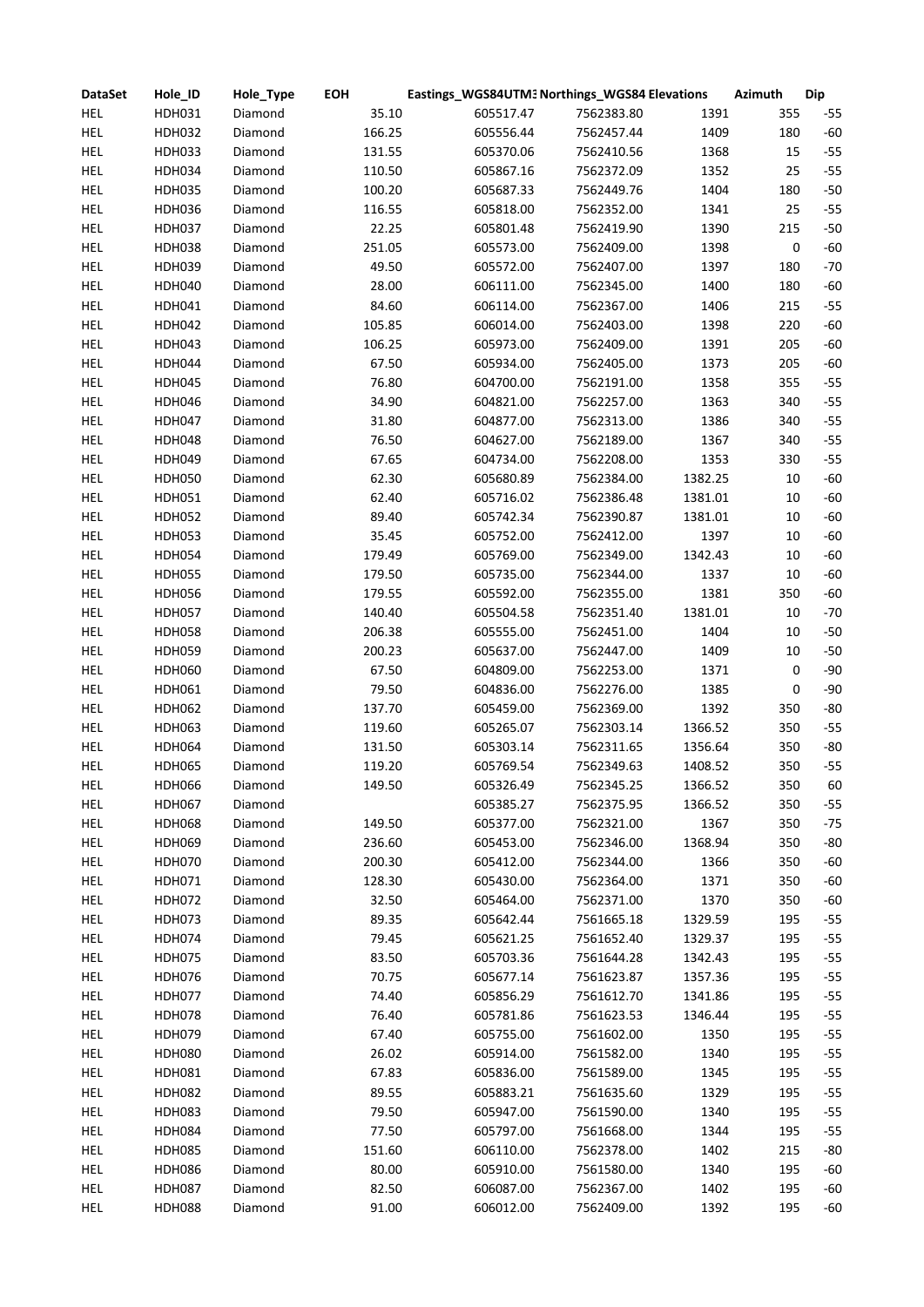| <b>DataSet</b> | Hole_ID       | Hole_Type | <b>EOH</b> | Eastings_WGS84UTM3 Northings_WGS84 Elevations |             |         | <b>Azimuth</b> | <b>Dip</b> |
|----------------|---------------|-----------|------------|-----------------------------------------------|-------------|---------|----------------|------------|
| <b>HEL</b>     | <b>HDH089</b> | Diamond   | 115.80     | 605972.00                                     | 7562419.00  | 1394    | 205            | $-55$      |
| <b>HEL</b>     | <b>HDH090</b> | Diamond   | 98.00      | 605934.00                                     | 7562412.00  | 1389    | 205            | $-80$      |
| <b>HEL</b>     | HDH091        | Diamond   | 152.40     | 606016.00                                     | 7562399.00  | 1398    | 0              | $-90$      |
| HEL            | <b>HDH092</b> | Diamond   | 74.15      | 605950.00                                     | 7562354.00  | 1370    | 0              | $-90$      |
| <b>HEL</b>     | <b>HDH093</b> | Diamond   | 59.70      | 604780.00                                     | 7562218.00  | 1363    | 0              | $-90$      |
| <b>HEL</b>     | <b>HDH094</b> | Diamond   | 119.30     | 604743.00                                     | 7562183.00  | 1363    | 345            | $-60$      |
| <b>HEL</b>     | <b>HDH095</b> | Diamond   | 62.30      | 604677.00                                     | 7562194.00  | 1370    | 355            | $-60$      |
| <b>HEL</b>     | <b>HDH096</b> | Diamond   | 83.30      | 604580.00                                     | 7562161.00  | 1408    | 355            | $-60$      |
| <b>HEL</b>     | HDRCH001      | RC        | 8.00       | 605612.73                                     | 7561633.12  | 1334.95 | 0              | $-90$      |
| <b>HEL</b>     | HDRCH002      | $\sf RC$  | 7.00       | 605619.40                                     | 7561628.59  | 1334.89 | 0              | $-90$      |
| <b>HEL</b>     | HDRCH003      | RC        | 8.00       | 605599.00                                     | 7561622.89  | 1335.22 | 0              | $-90$      |
| <b>HEL</b>     | HDRCH004      | RC        | 9.00       | 605607.88                                     | 7561622.32  | 1334.85 | 0              | $-90$      |
| <b>HEL</b>     | HDRCH005      | $\sf RC$  | 11.00      | 605607.51                                     | 7561614.81  | 1334.81 | 0              | $-90$      |
| <b>HEL</b>     | HDRCH006      | $\sf RC$  | 9.00       | 605597.22                                     | 7561599.48  | 1335.08 | 0              | $-90$      |
| <b>HEL</b>     | HDRCH007      | $\sf RC$  | 7.00       | 605611.89                                     | 7561591.55  | 1334.91 | 0              | $-90$      |
| HEL            | HDRCH008      | RC        | 9.00       | 605617.79                                     | 7561600.03  | 1335.6  | 0              | $-90$      |
| HEL            | HDRCH009      | RC        | 7.00       | 605607.83                                     | 7561582.19  | 1334.64 | 0              | $-90$      |
| <b>HEL</b>     | HDRCH010      | RC        | 6.00       | 605617.94                                     | 7561576.86  | 1334.75 | 0              | $-90$      |
| <b>HEL</b>     | HDRCH011      | RC        | 5.00       | 605623.07                                     | 7561581.31  | 1334.74 | 0              | $-90$      |
| <b>HEL</b>     | HDRCH012      | RC        | 7.00       | 605909.05                                     | 7561591.77  | 1337.45 | 0              | $-90$      |
| <b>HEL</b>     | HDRCH013      | RC        | 11.00      | 605920.87                                     | 7561603.46  | 1337.7  | 0              | $-90$      |
| <b>HEL</b>     | HDRCH014      | RC        | 12.00      | 605918.04                                     | 7561624.12  | 1337.61 | 0              | $-90$      |
| <b>HEL</b>     | HDRCH015      | $\sf RC$  | 10.00      | 605908.62                                     | 7561612.21  | 1337.91 | 0              | $-90$      |
| <b>HEL</b>     | HDRCH016      | RC        | 6.00       | 605895.92                                     | 7561609.15  | 1337.8  | 0              | $-90$      |
|                |               |           | 7.00       |                                               |             |         |                | $-90$      |
| <b>HEL</b>     | HDRCH017      | RC        | 7.00       | 605901.34                                     | 7561652.57  | 1332.85 | 0              | $-90$      |
| <b>HEL</b>     | HDRCH018      | RC        |            | 605898.33                                     | 7561644.40  | 1332.96 | 0              |            |
| <b>HEL</b>     | HRCH001       | $\sf RC$  | 199.00     | 605721.05                                     | 7561460.72  | 1335.42 | 360            | $-60$      |
| <b>HEL</b>     | HRCH002       | RC        | 52.00      | 605642.41                                     | 7561616.64  | 1334.27 | 180            | $-60$      |
| <b>HEL</b>     | HRCH003       | $\sf RC$  | 80.00      | 605560.35                                     | 7561635.08  | 1327    | 195            | $-60$      |
| <b>HEL</b>     | HRCH004       | $\sf RC$  | 52.00      | 605954.00                                     | 7561543.00  | 1336    | 198            | $-60$      |
| <b>HEL</b>     | HRCH005       | $\sf RC$  | 81.00      | 605997.00                                     | 7561598.00  | 1307    | 180            | $-60$      |
| HEL            | HRCH006       | $\sf RC$  | 100.00     | 605591.00                                     | 7561710.00  | 1311    | 190            | $-60$      |
| HEL            | HRCH007       | $\sf RC$  | 100.00     | 605571.00                                     | 7561672.00  | 1327    | 193            | $-55$      |
| HEL            | HRCH008       | $\sf RC$  | 53.00      | 606008.00                                     | 7561558.00  | 1314    | 195            | $-60$      |
| <b>HEL</b>     | HRCH009       | RC        | 65.00      | 606085.00                                     | 7561591.00  | 1324    | 190            | $-60$      |
| HEL            | HRCH010       | RC        | 60.00      | 606202.30                                     | 75616112.00 | 1324.43 | 180            | $-60$      |
| HEL            | HRCH011       | RC        | 60.00      | 606212.10                                     | 7561573.00  | 1324.43 | 180            | $-60$      |
| <b>HEL</b>     | HRCH012       | RC        | 60.00      | 606182.70                                     | 7561664.00  | 1324.43 | 180            | $-60$      |
| HEL            | HRCH013       | RC        | 60.00      | 606087.20                                     | 7561530.00  | 1320.43 | 180            | $-60$      |
| <b>HEL</b>     | HRCH014       | RC        | 56.00      | 606080.90                                     | 7561635.00  | 1320.43 | 180            | $-60$      |
| DLE_EPL        | MHDH001       | Diamond   | 101.50     | 603029.00                                     | 7558841.00  | 1295    | 140            | $-60$      |
| <b>HEL</b>     | MHDH001       | Diamond   | 101.50     | 603029.18                                     | 7558840.89  | 1295    | 140            | $-60$      |
| DLE EPL        | MHDH002       | Diamond   | 101.50     | 602999.00                                     | 7558886.00  | 1295    | 140            | $-60$      |
| <b>HEL</b>     | MHDH002       | Diamond   | 101.50     | 602998.75                                     | 7558885.87  | 1295    | 140            | $-60$      |
| DLE_EPL        | MHDH003       | Diamond   | 104.55     | 602905.00                                     | 7558789.00  | 1295    | 140            | $-60$      |
| <b>HEL</b>     | MHDH003       | Diamond   | 104.55     | 602904.83                                     | 7558789.30  | 1295    | 140            | $-60$      |
| DLE_EPL        | MHDH004       | Diamond   | 68.60      | 602918.00                                     | 7558750.00  | 1296    | 140            | $-60$      |
| DLE_EPL        | MHDH005       | Diamond   | 137.50     | 602873.00                                     | 7558828.00  | 1292    | 140            | $-60$      |
| DLE_EPL        | MHDH006       | Diamond   | 71.55      | 602949.00                                     | 7558698.00  | 1294    | 140            | $-60$      |
| <b>RUB</b>     | RCDH001       | Diamond   | 43.90      | 602020.85                                     | 7555819.79  | 1262    | 227            | $-70$      |
| <b>RUB</b>     | RCDH002       | Diamond   | 67.85      | 602166.52                                     | 7555789.62  | 1265    | 227            | $-70$      |
| <b>RUB</b>     | RCDH003       | Diamond   | 71.49      | 602514.64                                     | 7555637.13  | 1253    | 227            | $-70$      |
| <b>RUB</b>     | RCDH004       | Diamond   | 70.85      | 602598.28                                     | 7555586.32  | 1263    | 227            | $-70$      |
| <b>RUB</b>     | RCDH005       | Diamond   | 52.90      | 602066.09                                     | 7555812.97  | 1274    | 227            | $-70$      |
| <b>RUB</b>     | RCDH006       | Diamond   | 62.50      | 602110.29                                     | 7555803.38  | 1263    | 227            | $-70$      |
| <b>RUB</b>     | RCDH007       | Diamond   | 77.60      | 602251.38                                     | 7555750.54  | 1263    | 227            | $-70$      |
| <b>RUB</b>     | RCDH008       | Diamond   | 86.50      | 602339.17                                     | 7555734.47  | 1266    | 227            | $-70$      |
| <b>RUB</b>     | RCDH009       | Diamond   | 85.85      | 602410.43                                     | 7555462.01  | 1263    | 227            | $-70$      |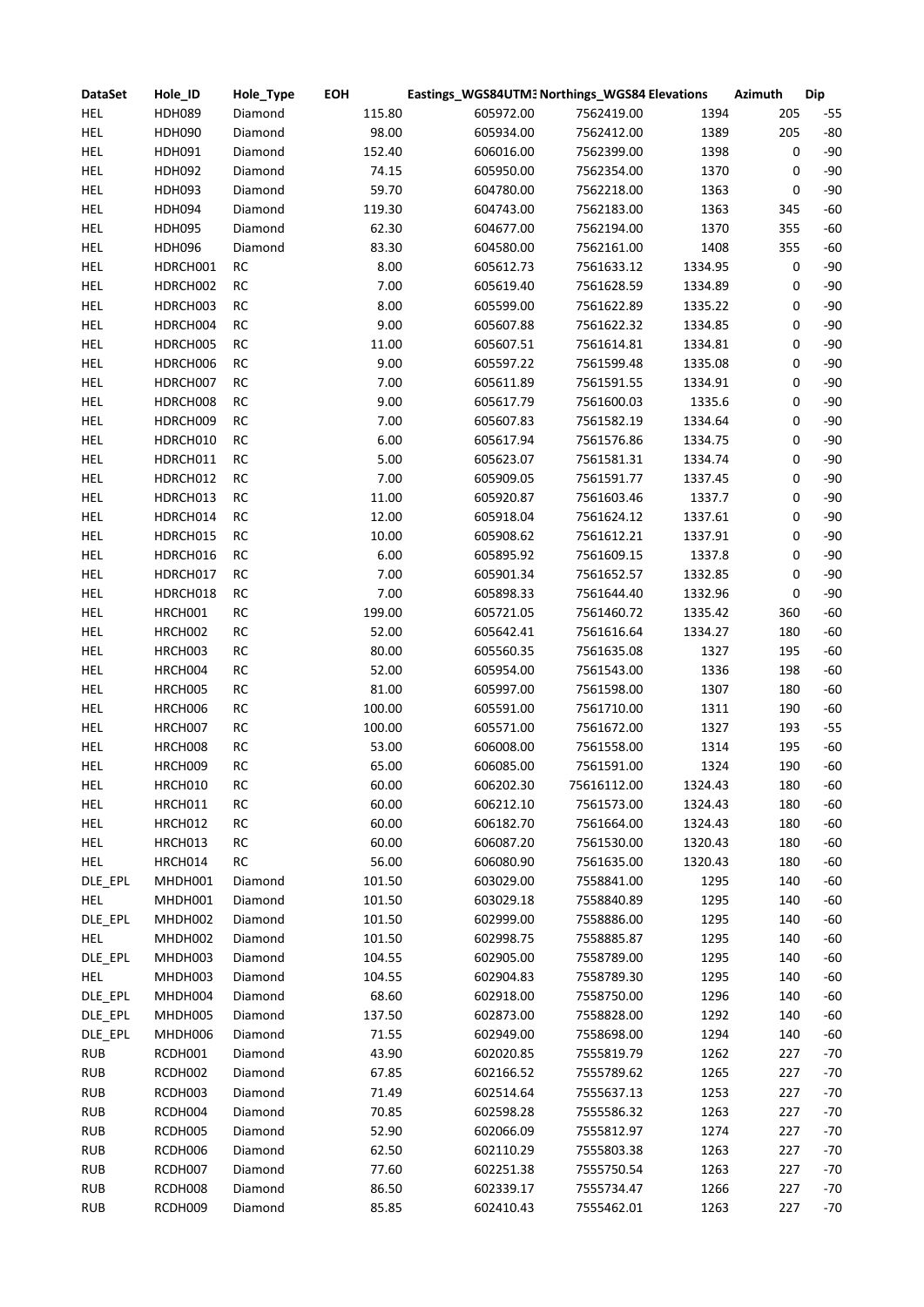| <b>DataSet</b> | Hole_ID       | Hole_Type | <b>EOH</b> |           | Eastings_WGS84UTM3 Northings_WGS84 Elevations |      | <b>Azimuth</b> | <b>Dip</b> |
|----------------|---------------|-----------|------------|-----------|-----------------------------------------------|------|----------------|------------|
| <b>RUB</b>     | RCDH010       | Diamond   | 71.40      | 602597.79 | 7555290.74                                    | 1271 | 227            | $-70$      |
| <b>RUB</b>     | RCDH011       | Diamond   | 49.90      | 602657.88 | 7555235.55                                    | 1250 | 227            | $-70$      |
| <b>RUB</b>     | RCDH012       | Diamond   | 108.80     | 602353.20 | 7555765.60                                    | 1244 | 220            | $-70$      |
| <b>RUB</b>     | RCDH013       | Diamond   | 100.00     | 602397.77 | 7555766.42                                    | 1241 | 220            | $-70$      |
| <b>RUB</b>     | RCDH014       | Diamond   | 110.60     | 602459.11 | 7555744.65                                    | 1258 | 220            | $-70$      |
| <b>RUB</b>     | RCDH015       | Diamond   | 95.55      | 602509.47 | 7555698.60                                    | 1258 | 220            | $-70$      |
| <b>RUB</b>     | RCDH016       | Diamond   | 116.60     | 602768.66 | 7555611.11                                    | 1260 | 220            | $-70$      |
| <b>RUB</b>     | RCDH017       | Diamond   | 110.50     | 602799.44 | 7555569.06                                    | 1265 | 220            | $-70$      |
| <b>RUB</b>     | RCDH018       | Diamond   | 128.55     | 602885.81 | 7555510.71                                    | 1272 | 230            | $-70$      |
| <b>RUB</b>     | RCDH019       | Diamond   | 101.50     | 602981.46 | 7555402.37                                    | 1268 | 240            | $-70$      |
| <b>RUB</b>     | <b>RDH001</b> | Diamond   | 65.45      | 602912.71 | 7555080.89                                    | 1213 | 227            | $-70$      |
| <b>RUB</b>     | <b>RDH002</b> | Diamond   | 59.65      | 602872.87 | 7555015.28                                    | 1275 | 227            | $-70$      |
| <b>RUB</b>     | <b>RDH003</b> | Diamond   | 71.65      | 603009.75 | 7555232.58                                    | 1185 | 227            | $-70$      |
| <b>RUB</b>     | <b>RDH004</b> | Diamond   | 80.50      | 602296.77 | 7555671.43                                    | 1261 | 227            | $-70$      |
| <b>RUB</b>     | <b>RDH005</b> | Diamond   | 41.65      | 602458.79 | 7555552.14                                    | 1255 | 227            | $-70$      |
| <b>RUB</b>     | <b>RDH006</b> | Diamond   | 53.65      | 602226.95 | 7555706.20                                    | 1250 | 227            | $-70$      |
| <b>RUB</b>     | <b>RDH007</b> | Diamond   | 38.60      | 602138.83 | 7555751.39                                    | 1267 | 227            | $-70$      |
| <b>RUB</b>     | <b>RDH008</b> | Diamond   | 50.65      | 602783.69 | 7555070.89                                    | 1250 | 227            | $-70$      |
| <b>RUB</b>     | <b>RDH009</b> | Diamond   | 29.60      | 602709.51 | 7555116.65                                    | 1258 | 227            | $-70$      |
| <b>RUB</b>     | <b>RDH010</b> | Diamond   | 47.60      | 602641.28 | 7555204.11                                    | 1257 | 227            | $-70$      |
| <b>RUB</b>     | RDH011        | Diamond   | 65.65      | 602531.97 | 7555305.90                                    | 1256 | 227            | $-70$      |
| <b>RUB</b>     | <b>RDH012</b> | Diamond   | 50.60      | 602613.54 | 7555175.18                                    | 1259 | 227            | $-70$      |
| <b>RUB</b>     |               | Diamond   | 50.60      | 602740.95 | 7555160.73                                    | 1256 | 227            | $-70$      |
| <b>RUB</b>     | RDH013        |           |            |           | 7555125.62                                    | 1255 | 227            | $-70$      |
|                | <b>RDH014</b> | Diamond   | 32.60      | 602827.79 |                                               | 1239 | 227            |            |
| <b>RUB</b>     | <b>RDH015</b> | Diamond   | 50.60      | 602662.69 | 7554976.36                                    |      |                | $-70$      |
| <b>RUB</b>     | <b>RDH016</b> | Diamond   | 23.60      | 602573.55 | 7555037.39                                    | 1257 | 227            | $-70$      |
| <b>RUB</b>     | <b>RDH017</b> | Diamond   | 35.60      | 602726.62 | 7554908.52                                    | 1250 | 240            | $-70$      |
| <b>RUB</b>     | <b>RDH018</b> | Diamond   | 35.55      | 602772.84 | 7554831.73                                    | 1256 | 240            | $-70$      |
| <b>RUB</b>     | <b>RDH019</b> | Diamond   | 74.65      | 602392.86 | 7555710.10                                    | 1253 | 227            | $-70$      |
| <b>RUB</b>     | <b>RDH020</b> | Diamond   | 32.60      | 601995.31 | 7555779.77                                    | 1265 | 227            | $-70$      |
| <b>RUB</b>     | <b>RDH021</b> | Diamond   | 26.60      | 601693.89 | 7555989.85                                    | 1269 | 227            | $-70$      |
| <b>RUB</b>     | <b>RDH022</b> | Diamond   | 41.55      | 602527.95 | 7555511.83                                    | 1264 | 227            | $-70$      |
| <b>RUB</b>     | <b>RDH023</b> | Diamond   | 44.55      | 602497.35 | 7555532.96                                    | 1259 | 227            | $-70$      |
| <b>RUB</b>     | <b>RDH024</b> | Diamond   | 50.60      | 602482.08 | 7555597.04                                    | 1255 | 227            | $-70$      |
| <b>RUB</b>     | <b>RDH025</b> | Diamond   | 50.65      | 602487.25 | 7555329.55                                    | 1252 | 227            | $-70$      |
| <b>RUB</b>     | RDH026        | Diamond   | 53.50      | 602337.94 | 7555449.97                                    | 1263 | 227            | -70        |
| <b>RUB</b>     | <b>RDH027</b> | Diamond   | 21.25      | 602759.48 | 7554869.78                                    | 1259 | 227            | $-70$      |
| <b>RUB</b>     | <b>RDH028</b> | Diamond   | 44.60      | 602750.80 | 7554933.00                                    | 1254 | 227            | $-70$      |
| <b>RUB</b>     | <b>RDH029</b> | Diamond   | 32.65      | 602702.72 | 7554945.99                                    | 1256 | 227            | $-70$      |
| <b>RUB</b>     | <b>RDH030</b> | Diamond   | 26.15      | 602622.07 | 7555012.16                                    | 1254 | 227            | $-70$      |
| <b>RUB</b>     | <b>RDH031</b> | Diamond   | 47.60      | 602179.12 | 7555727.54                                    | 1249 | 227            | $-70$      |
| <b>RUB</b>     | <b>RDH032</b> | Diamond   | 35.10      | 602098.39 | 7555766.04                                    | 1258 | 227            | $-70$      |
| <b>RUB</b>     | <b>RDH033</b> | Diamond   | 29.60      | 602037.12 | 7555768.10                                    | 1258 | 227            | $-70$      |
| <b>RUB</b>     | <b>RDH034</b> | Diamond   | 70.90      | 602209.72 | 7555769.52                                    | 1261 | 227            | $-70$      |
| <b>RUB</b>     | <b>RDH035</b> | Diamond   | 74.55      | 602323.05 | 7555713.65                                    | 1257 | 227            | $-70$      |
| <b>RUB</b>     | <b>RDH036</b> | Diamond   | 53.60      | 602455.61 | 7555366.29                                    | 1253 | 227            | $-70$      |
| <b>RUB</b>     | <b>RDH037</b> | Diamond   | 50.55      | 602379.45 | 7555425.12                                    | 1264 | 227            | $-70$      |
| <b>RUB</b>     | <b>RDH038</b> | Diamond   | 46.80      | 602416.00 | 7555398.00                                    | 1273 | 227            | $-70$      |
| <b>RUB</b>     | <b>RDH039</b> | Diamond   | 53.60      | 602781.60 | 7554892.78                                    | 1254 | 227            | $-70$      |
| <b>RUB</b>     | <b>RDH040</b> | Diamond   | 41.05      | 602684.23 | 7555005.56                                    | 1252 | 227            | $-70$      |
| <b>RUB</b>     | RDH041        | Diamond   | 29.50      | 602796.73 | 7554856.70                                    | 1251 | 227            | $-70$      |
| <b>RUB</b>     | <b>RDH042</b> | Diamond   | 43.00      | 602719.61 | 7554973.00                                    | 1255 | 227            | $-70$      |
| <b>RUB</b>     | <b>RDH043</b> | Diamond   | 38.00      | 602642.00 | 7555039.00                                    | 1256 | 227            | $-70$      |
| <b>RUB</b>     | <b>RDH044</b> | Diamond   | 91.85      | 602495.49 | 7555405.99                                    | 1262 | 227            | $-70$      |
| <b>RUB</b>     | <b>RDH045</b> | Diamond   | 202.00     | 602713.34 | 7555575.83                                    | 1262 | 227            | $-70$      |
| <b>RUB</b>     | <b>RDH046</b> | Diamond   | 203.10     | 602677.35 | 7555357.42                                    | 1249 | 0              | $-90$      |
| <b>RUB</b>     | <b>RDH047</b> | Diamond   | 32.55      | 602666.90 | 7556030.35                                    | 1253 | 227            | $-70$      |
| <b>RUB</b>     | <b>RDH048</b> | Diamond   | 26.25      | 602650.38 | 7555398.23                                    | 1246 | 0              | $-90$      |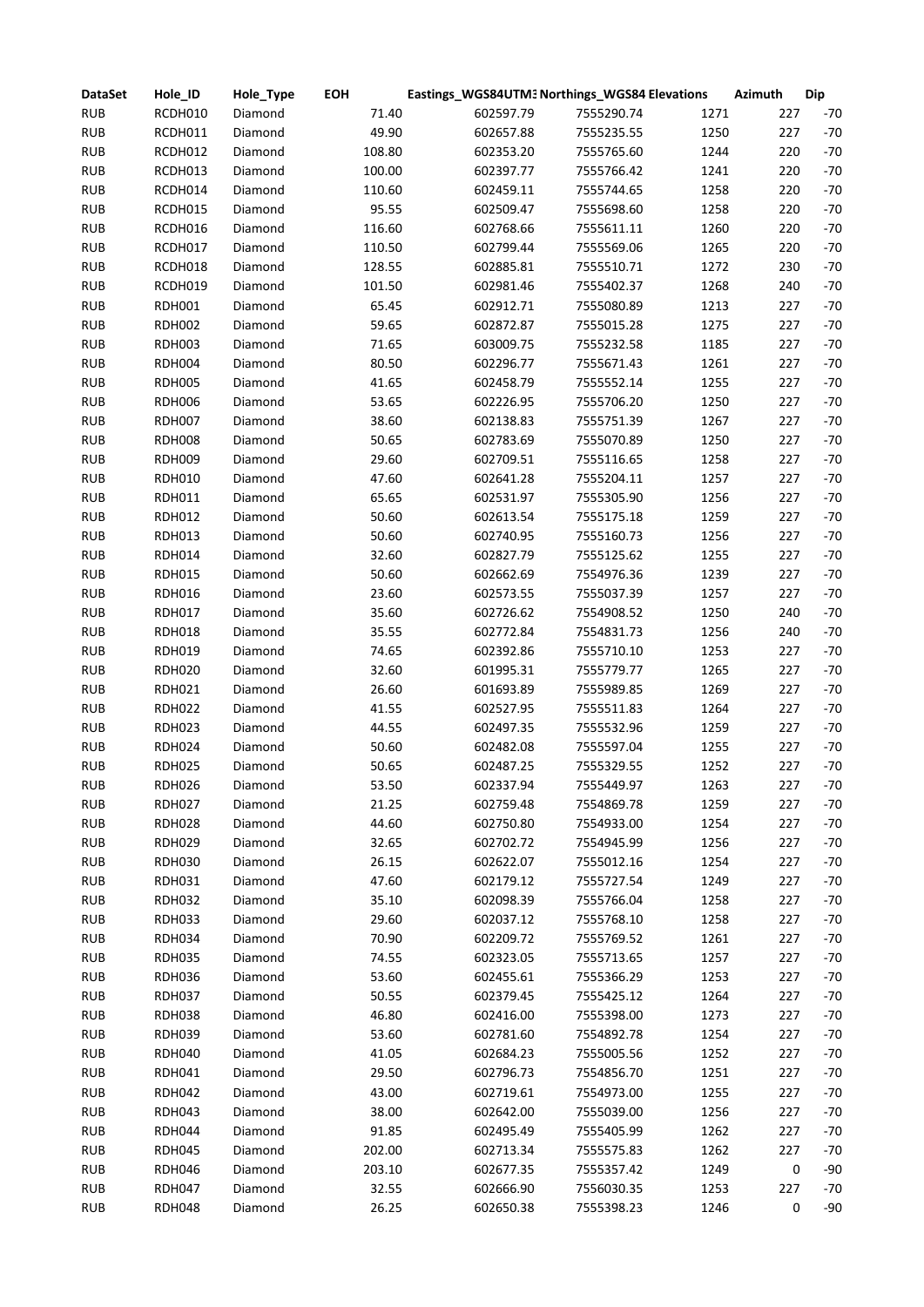| <b>DataSet</b> | Hole_ID       | Hole_Type  | <b>EOH</b> | Eastings_WGS84UTM3 Northings_WGS84 Elevations |            |      | Azimuth   | <b>Dip</b> |
|----------------|---------------|------------|------------|-----------------------------------------------|------------|------|-----------|------------|
| <b>RUB</b>     | <b>RDH049</b> | Diamond    | 21.73      | 602697.23                                     | 7555352.53 | 1252 | 0         | $-90$      |
| <b>RUB</b>     | <b>RDH050</b> | Diamond    | 47.70      | 602853.33                                     | 7555260.73 | 1260 | 0         | $-90$      |
| <b>RUB</b>     | <b>RDH051</b> | Diamond    | 14.00      | 602744.86                                     | 7555316.57 | 1254 | 227       | $-70$      |
| <b>RUB</b>     | <b>RDH052</b> | Diamond    | 38.40      | 602776.27                                     | 7555292.68 | 1257 | 0         | $-90$      |
| <b>RUB</b>     | <b>RDH053</b> | Diamond    | 26.25      | 602614.96                                     | 7555392.15 | 1259 | 0         | $-90$      |
| <b>RUB</b>     | <b>RDH054</b> | Diamond    | 14.20      | 602599.13                                     | 7555401.44 | 1259 | 0         | $-90$      |
| <b>RUB</b>     | <b>RDH055</b> | Diamond    | 14.25      | 602586.01                                     | 7555412.93 | 1262 | 0         | $-90$      |
| <b>RUB</b>     | <b>RDH056</b> | Diamond    | 14.25      | 602569.79                                     | 7555425.21 | 1256 | 0         | $-90$      |
| <b>RUB</b>     | <b>RDH057</b> | Diamond    | 17.40      | 602570.72                                     | 7555441.37 | 1259 | 0         | $-90$      |
| <b>RUB</b>     | <b>RDH058</b> | Diamond    | 12.80      | 602559.43                                     | 7555451.40 | 1276 | 0         | $-90$      |
| <b>RUB</b>     | <b>RDH059</b> | Diamond    | 23.05      | 602565.08                                     | 7555431.00 | 1259 | 227       | $-70$      |
| <b>RUB</b>     | <b>RDH060</b> | Diamond    | 67.00      | 602236.84                                     | 7555703.37 | 1245 | 220       | $-70$      |
| <b>RUB</b>     | <b>RDH061</b> | Diamond    | 34.80      | 602218.94                                     | 7555680.46 | 1264 | 220       | $-70$      |
| <b>RUB</b>     | <b>RDH062</b> | Diamond    | 20.00      | 602314.32                                     | 7555593.49 | 1258 | 220       | $-90$      |
| <b>RUB</b>     | <b>RDH063</b> | Diamond    | 86.55      | 602287.12                                     | 7555756.73 | 1268 | 220       | $-70$      |
| <b>RUB</b>     | <b>RDH064</b> | Diamond    | 16.00      | 602385.61                                     | 7555546.64 | 1248 | 220       | $-90$      |
| <b>RUB</b>     | <b>RDH065</b> | Diamond    | 103.85     | 602568.68                                     | 7555635.44 | 1276 | 220       | $-70$      |
| <b>RUB</b>     | <b>RDH066</b> | Diamond    | 109.90     | 602546.21                                     | 7555654.30 | 1259 | 220       | $-70$      |
| <b>RUB</b>     | <b>RDH067</b> | Diamond    | 62.00      | 602838.01                                     | 7555330.91 | 1259 | 220       | $-70$      |
| <b>RUB</b>     | <b>RDH068</b> | Diamond    | 61.90      | 602790.81                                     | 7555353.69 | 1262 | 220       | $-70$      |
| <b>RUB</b>     | <b>RDH069</b> | Diamond    | 61.80      | 602918.58                                     | 7555236.50 | 1307 | 220       | $-70$      |
| <b>RUB</b>     | <b>RDH070</b> | Diamond    | 110.50     | 602916.76                                     | 7555478.96 | 1165 | 240       | $-70$      |
| <b>RUB</b>     |               |            | 55.65      | 602941.64                                     | 7555276.98 | 1124 | 220       | $-70$      |
|                | RDH071        | Diamond    |            |                                               |            |      | 240       | $-70$      |
| <b>RUB</b>     | <b>RDH072</b> | Diamond    | 94.90      | 603022.25                                     | 7555346.86 | 1254 |           |            |
| <b>RUB</b>     | <b>RDH073</b> | Diamond    | 101.55     | 602993.97                                     | 7555328.78 | 1232 | 240       | $-70$      |
| <b>RUB</b>     | <b>RDH074</b> | Diamond    | 26.60      | 602511.00                                     | 7555477.00 | 1261 | 230       | $-70$      |
| <b>RUB</b>     | <b>RDH075</b> | Diamond    | 142.80     | 602791.00                                     | 7555357.00 | 1263 | 220       | $-70$      |
| <b>RUB</b>     | <b>RDH076</b> | Diamond    | 149.60     | 602599.00                                     | 7555679.00 | 1265 | 220       | $-70$      |
| <b>RUB</b>     | <b>RDH077</b> | Diamond    | 149.40     | 602647.00                                     | 7555688.00 | 1264 | 220       | $-70$      |
| <b>RUB</b>     | <b>RDH078</b> | Diamond    | 140.05     | 602383.00                                     | 7555545.00 | 1265 | $\pmb{0}$ | $-90$      |
| <b>RUB</b>     | <b>RDH079</b> | Diamond    | 143.60     | 602714.00                                     | 7555677.00 | 1295 | 220       | $-70$      |
| <b>RUB</b>     | <b>RDH080</b> | Diamond    | 149.25     | 602942.00                                     | 7555521.00 | 1285 | 220       | $-70$      |
| <b>RUB</b>     | <b>RDH081</b> | Diamond    | 143.55     | 602758.00                                     | 7555660.00 | 1293 | 220       | $-70$      |
| <b>RUB</b>     | <b>RDH082</b> | Diamond    | 139.80     | 602650.00                                     | 7555385.00 | 1238 | 220       | $-70$      |
| <b>RUB</b>     | <b>RDH083</b> | Diamond    | 131.65     | 602819.00                                     | 7555620.00 | 1292 | 220       | $-70$      |
| <b>RUB</b>     | RDH084        | Diamond    | 127.80     | 602978.00                                     | 7555479.00 | 1271 | 220       | -70        |
| <b>RUB</b>     | <b>RDH085</b> | Diamond    | 128.55     | 602856.00                                     | 7555581.00 | 1262 | 220       | $-70$      |
| <b>RUB</b>     | <b>RDH086</b> | Diamond    | 118.70     | 602890.00                                     | 7555560.00 | 1256 | 220       | $-70$      |
| <b>RUB</b>     | <b>RDH087</b> | Diamond    | 116.65     | 602847.00                                     | 7555540.00 | 1240 | 220       | $-70$      |
| <b>RUB</b>     | RRCH001       | RC         | 86.00      | 602688.31                                     | 7555550.20 | 1255 | 227       | $-70$      |
| <b>RUB</b>     | RRCH002       | RC         | 80.00      | 602454.82                                     | 7555671.94 | 1270 | 227       | $-70$      |
| <b>RUB</b>     | RRCH003       | $\sf RC$   | 86.00      | 602370.47                                     | 7555487.07 | 1275 | 227       | $-70$      |
| <b>RUB</b>     | RRCH004       | $\sf RC$   | 80.00      | 602549.49                                     | 7555333.90 | 1270 | 227       | $-70$      |
| <b>RUB</b>     | RRCH005       | RC         | 77.00      | 602674.10                                     | 7555270.43 | 1267 | 227       | $-70$      |
| <b>RUB</b>     | RRCH006       | ${\sf RC}$ | 91.00      | 602462.72                                     | 7555443.40 | 1261 | 227       | $-70$      |
| <b>RUB</b>     | RRCH007       | ${\sf RC}$ | 52.00      | 602293.97                                     | 7555478.38 | 1258 | 227       | $-70$      |
| <b>RUB</b>     | RRCH008       | ${\sf RC}$ | 38.00      | 602243.00                                     | 7555492.00 | 1258 | 227       | $-70$      |
| <b>RUB</b>     | RRCH009       | ${\sf RC}$ | 75.00      | 603076.00                                     | 7555173.00 | 1251 | 227       | 70         |
| <b>RUB</b>     | RRCH010       | RC         | 64.00      | 602911.00                                     | 7555314.00 | 1251 | 227       | 70         |
| <b>RUB</b>     | RRCH011       | ${\sf RC}$ | 75.00      | 602874.00                                     | 7555367.00 | 1254 | 227       | 70         |
| <b>RUB</b>     | RRCH012       | ${\sf RC}$ | 90.00      | 602865.00                                     | 7555440.00 | 1250 | 227       | 70         |
| <b>RUB</b>     | RRCH013       | RC         | 84.00      | 602802.00                                     | 7555425.00 | 1259 | 227       | 70         |
| <b>RUB</b>     | RRCH014       | RC         | 90.00      | 602761.00                                     | 7555500.00 | 1259 | 227       | 70         |
| <b>RUB</b>     | RRCH015       | RC         | 76.00      | 602639.00                                     | 7555513.00 | 1261 | 227       | 70         |
| <b>RUB</b>     | RRCH016       | RC         | 69.00      | 602751.00                                     | 7555474.00 | 1261 | 227       | 70         |
| <b>RUB</b>     | RRCH017       | RC         | 32.00      | 602556.00                                     | 7555988.00 | 1263 | 227       | 70         |
| <b>RUB</b>     | RRCH018       | RC         | 30.00      | 602475.00                                     | 7556056.00 | 1265 | 227       | 70         |
| <b>RUB</b>     | RRCH019       | RC         | 40.00      | 602185.00                                     | 7556258.00 | 1276 | 227       | $70\,$     |